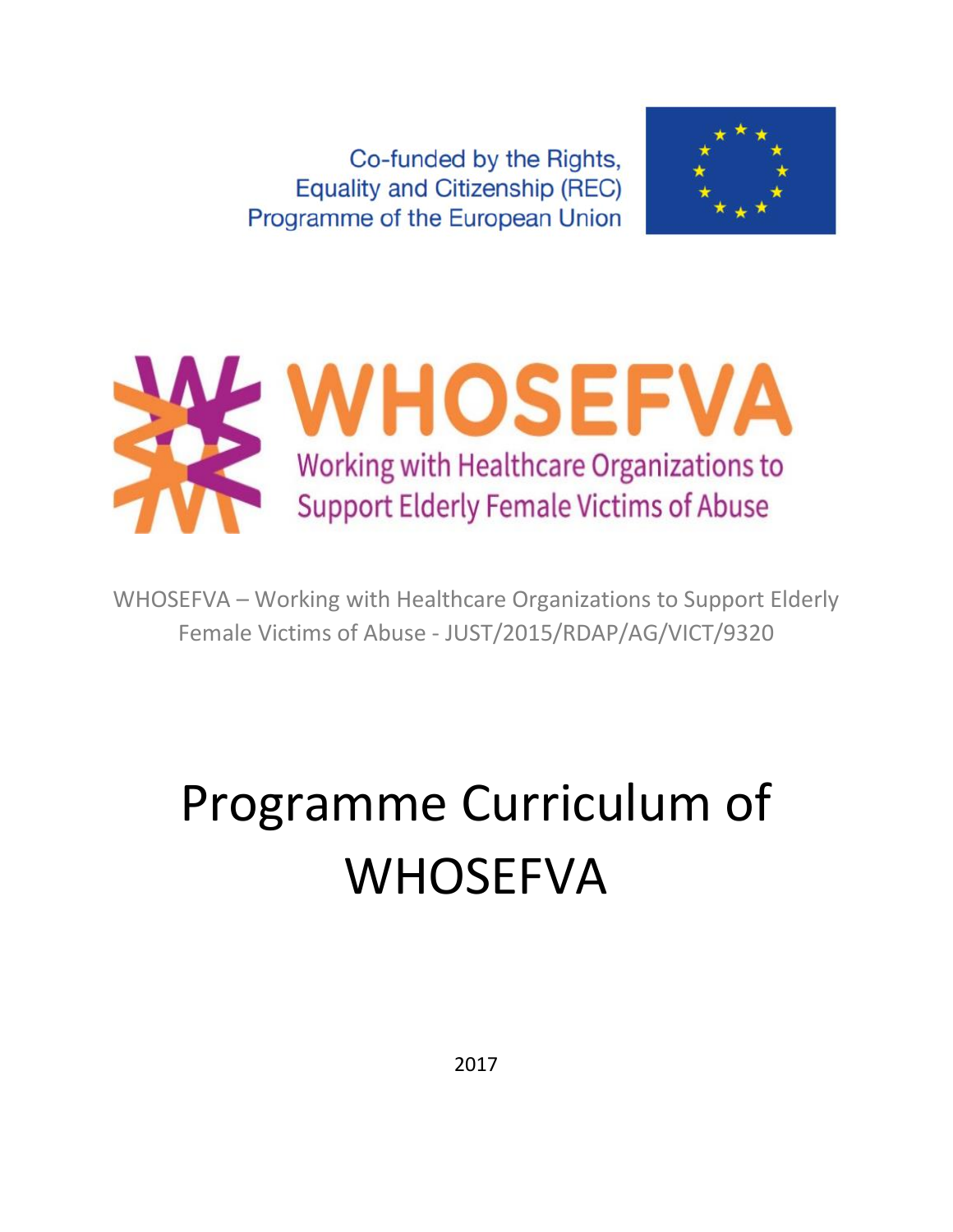This curriculum has been produced with the financial support of the Rights, Equality and Citizenship (REC) Programme of the European Union. The contents of this publication are the sole responsibility of Women's Support and Information Center NPO and project partners and can in no way be taken to reflect the views of the European Commission

WHOSEFVA – Working with Healthcare Organizations to Support Elderly Female Victims of Abuse - JUST/2015/RDAP/AG/VICT/9320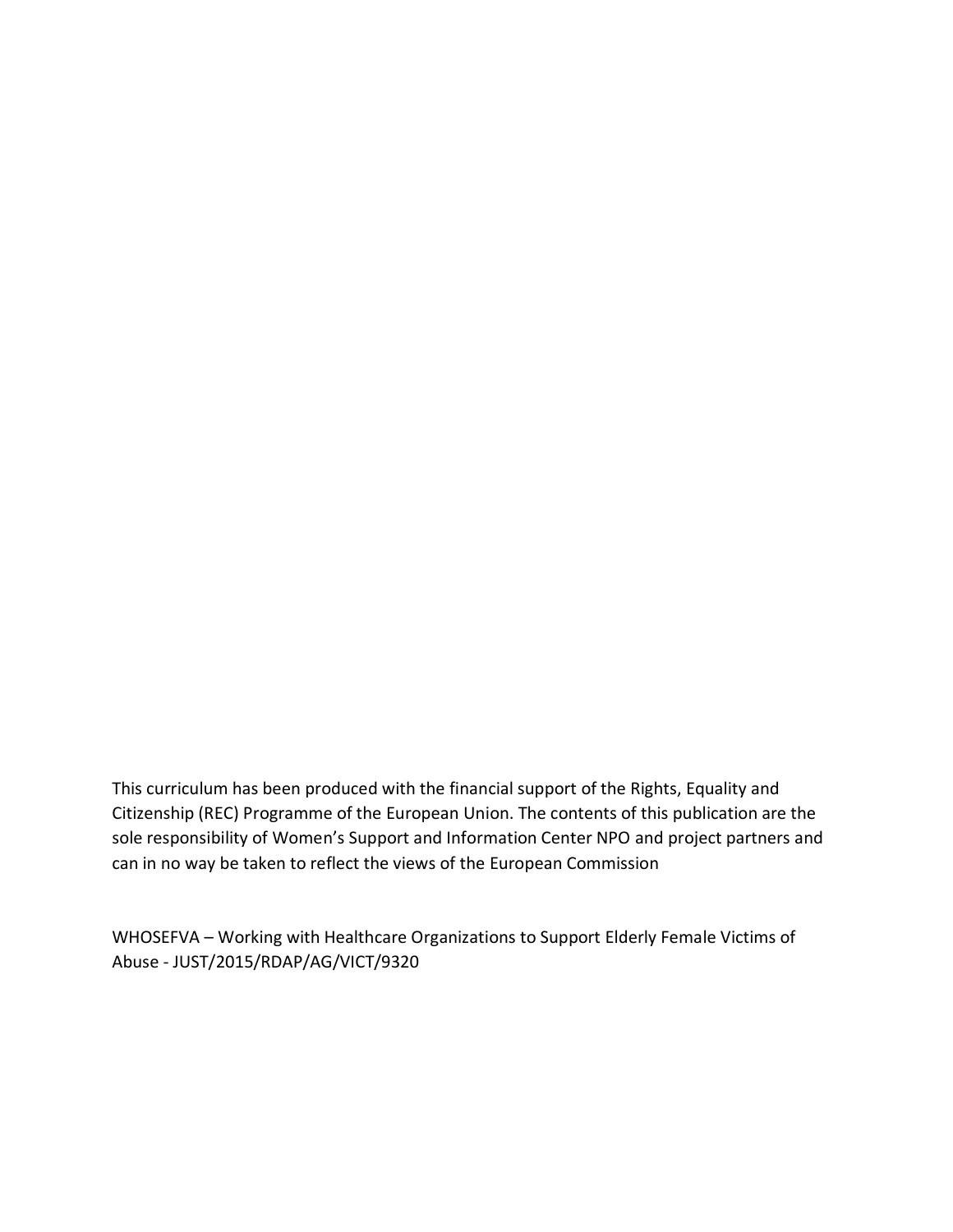#### **Introduction**

The curriculum on prevention of violence against older persons/women sets out the framework for educational content and learning outcomes and defines the competencies needed from the social and health care professionals for providing high quality services for older victims of violence. It also offers the trainers/teachers knowledge so that they are fully competent to provide high quality training for social and health care professionals. The curriculum is based on new and updated knowledge and research in the field of violence against older persons/women.

The target groups of the training curriculum are social and health care professionals, social and health care teachers and trainers, workers of domestic violence organizations and decision makers and stakeholders in elderly care. The training curriculum combines two separate fields – prevention of violence against older persons and elderly care – ideally the trainees should be from both fields so that they can equally share their special knowledge and experience to each other. The curriculum includes suggestive information of the hour frames of each module. The trainer/teacher can choose any module or a part of module of the training curriculum according the training needs of audience.

#### **Key messages of the training curriculum**

#### **Violence against older persons is a specific area in violence prevention work**

- it requires the professionals comprehensive understanding of aging
- violence should be seen as the result of multiple levels of influence on behaviour, meaning individual, relationship, community and societal levels

#### **High quality of services**

- older person's safety must be placed at the center of services
- it is important to make older victims of violence visible in services
- the needs and challenges of abused older women is a specific area to take into account in services

#### **Professional development**

- social and health care professionals need to become aware of own attitudes, beliefs and behaviour to avoid ageism and sexism in violence prevention work

- professional empowerment comes true through a process of personal development in knowledge, skills, sensitivity and understanding of the phenomenon of violence against older persons and violence against older women

- professionals should be committed to lifelong learning

#### **Training methods**

- presentations
- discussions
- asking questions from trainees
- exercises

#### **Assessment**

- assessment of training is important using e.g. feedback questionnaires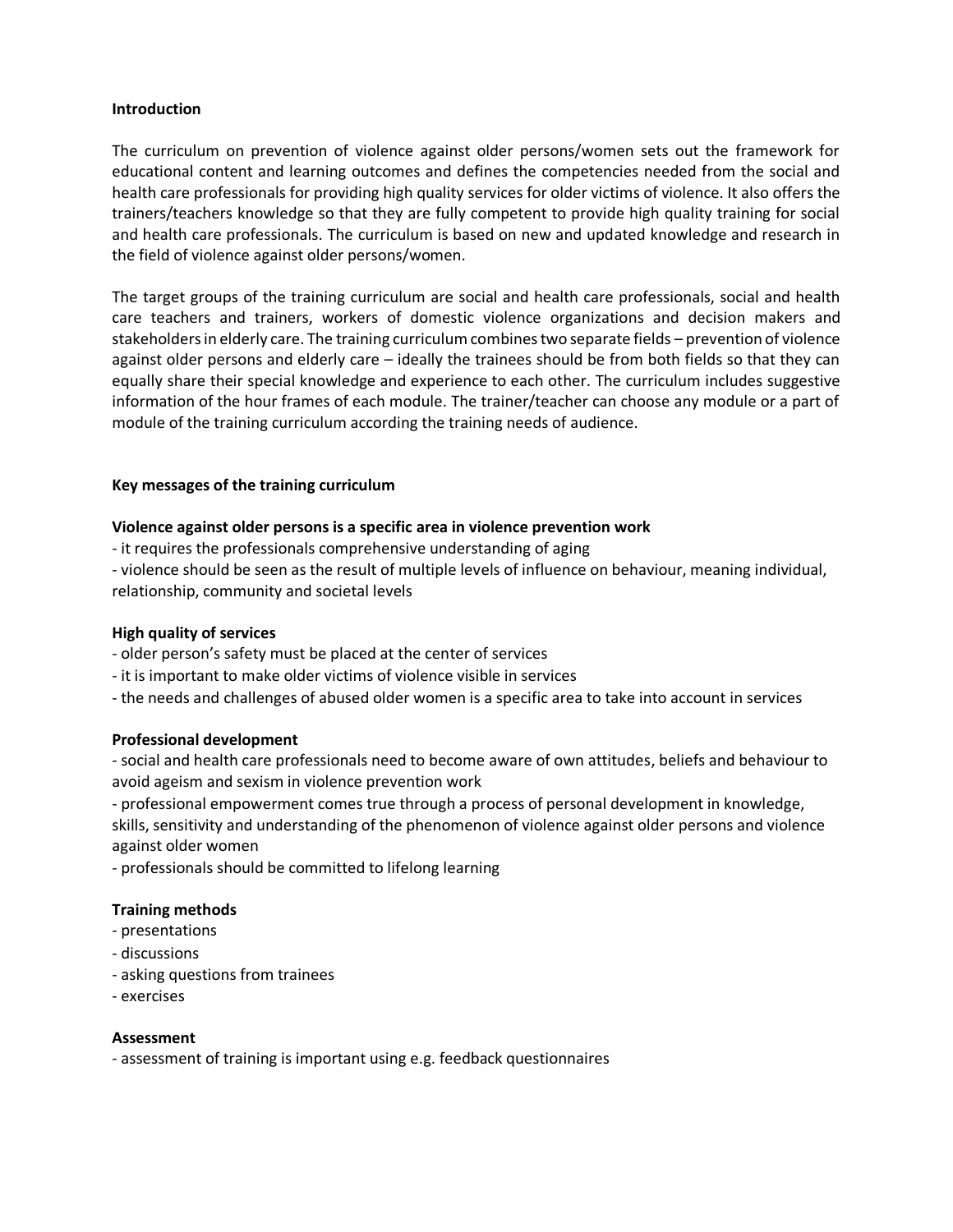#### **The content of the curriculum**

#### **Module 1: What is violence against older persons? (4 hours)**

Definitions and terms regarding violence against older persons

- Definitions and dimensions of old age
- Concepts of "violence against older persons" and "elder abuse"
- Definition of elder abuse
- Term "violence against older persons"
- Older persons' own perceptions
- Violence against older women

#### Forms of violence against older persons

- Financial violence
- Physical violence
- Psychological violence
- Sexual violence
- Neglect
- Human Rights violations/denial of human rights
- Institutional abuse
- Coercive control as a type of intimate partner violence
- Sexual harassment and stalking

#### **Module 2: Approaches to violence against older persons (3 hours)**

Ageing in population of European Union – challenges Prevalence of violence against older persons in Europe Theoretical understandings of violence against older persons

- Caregiver Stress Theory
- Social Learning Theory
- Power and Control Theory, a feminist approach
- The Ecological Model Theory
- Generational Intelligence Framework
- Human rights approach

#### **Module 3: Complexity of violence against older persons (4 hours)**

Characteristics of violence against older persons Invisibility of older persons as victims of violence Gender perspectives to the violence against older persons Ageism and sexism and violence against older persons Specific situation of older women as victims of violence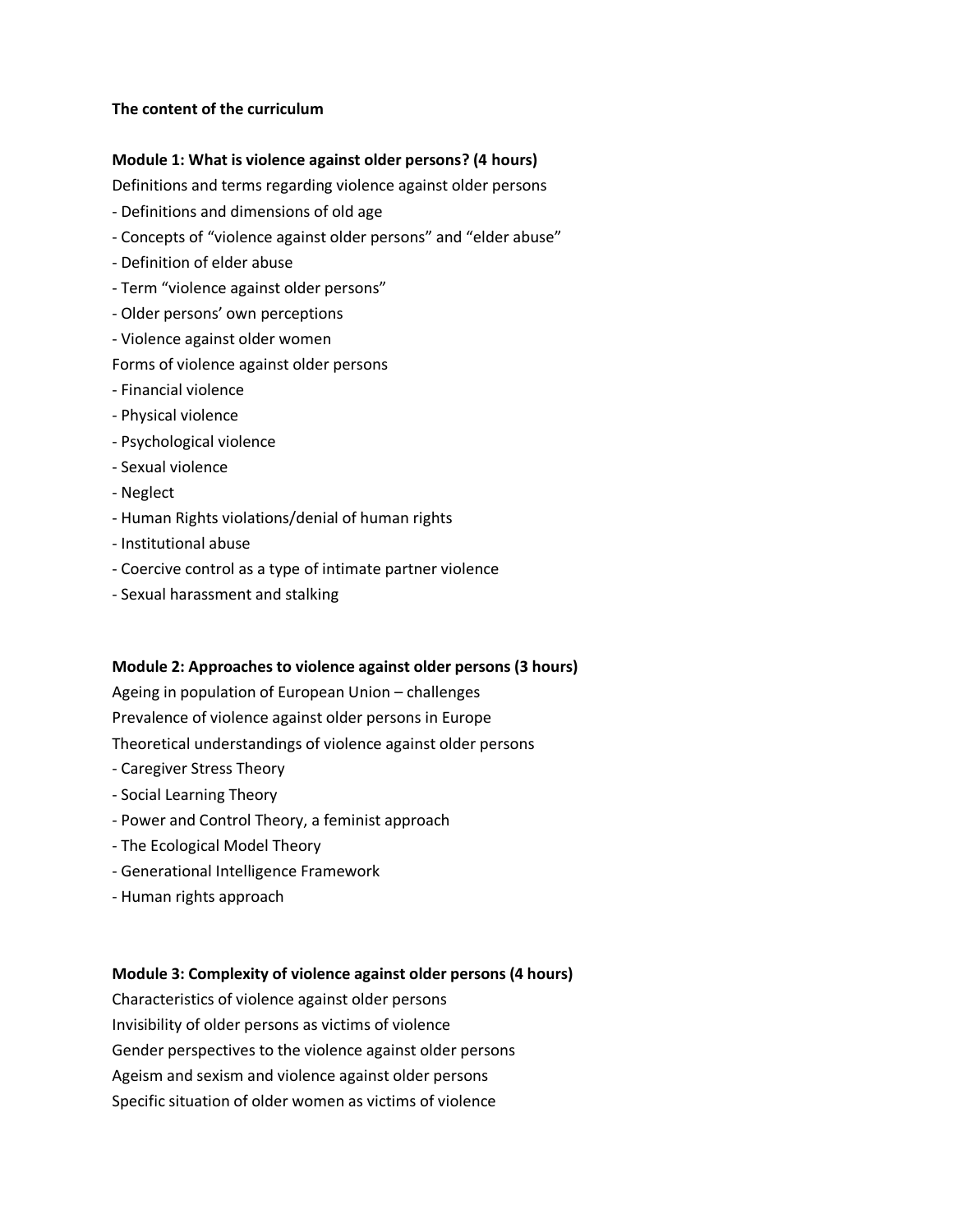Violence against older persons and memory disorders

#### **Module 4: Risk factors of violence against older persons (3 hours)**

Risk factors and ecological model Risk factors for violence against older women Protective factors

#### **Module 5: Consequences of violence (4 hours)**

Cognitive and emotional consequences Physical health consequences Suicidal thoughts/attempts Increased mortality risk Older women and long-term violence Violence related stigma Complex/Cumulative trauma Post-traumatic stress disorder (PTSD) Historical/intergenerational trauma

#### **Module 6: Working with older victims of violence (6 hours)**

If abuse is suspected Psychological first aid (PFA) at health care work Caring communication Motivating older abused women for change Guiding principles for working with older abused women Understanding the Coping strategies of Victims Principles of intervention of empowerment approach Services for women victims of violence Why older women do not leave? Barriers to help – seeking Enablers for help Challenges for older women The older perpetrators

# **Module 7: Addressing violence against older persons in Health Care Settings (6 hours)**  Assessing signs and markers of violence in older persons Differentiating diseases and conditions from violence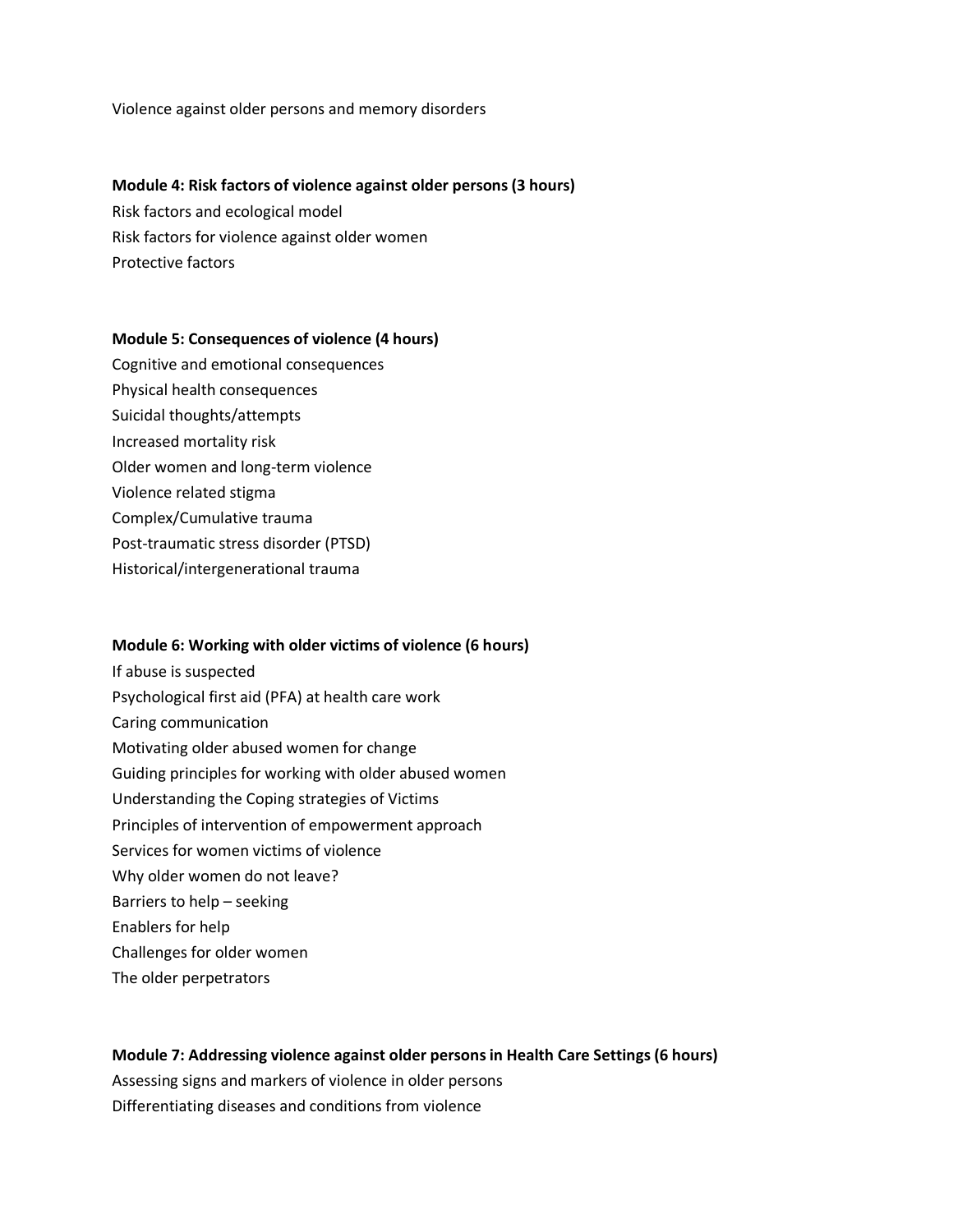Assessment and examination procedure

Older persons in emergency department

- Recognizing violence of older persons in emergency department
- Myths about older people's use of emergency services

#### Working procedures

- Screening of violence against older persons
- The Elder Abuse Suspicion Index©
- Self-Administrable Elder Abuse Suspicion Index© (EASI-sa)
- Experiences of piloting EASI instrument in Whosefva –project
- Risk on Elder Abuse and Mistreatment Instrument (REAMI ©)
- Medical examination of assaulted patients in emergency
- Study results using PAKE/ ABM form in emergency units in Finland

Challenging situations in emergency department Ethical issues Safety planning Health care interventions

#### **Module 8: Professional Challenges in Working with Older Victims of violence (4 hours)**

- Working as a professional
- Professional challenges in working with older trauma survivors
- Vicarious traumatization
- Secondary traumatic stress
- Compassion fatigue
- Professional burnout

Risk factors for Vicarious traumatization, Secondary traumatic stress and Compassion fatigue

- Compassion satisfaction
- Dimensions of empathy
- Empathy as a protective factor

Protective factors for Vicarious traumatization, Secondary traumatic stress, Compassion fatigue and **Burnout** 

#### **Module 9: Conducting Training with Social and Health Care Professionals (2 hours)**

What is needed from the trainers?

- How to develop a training agenda?
- Results of WHOSEFVA Mutual Learning Workshops
- Older persons' views to helping professionals lessons learned from focus groups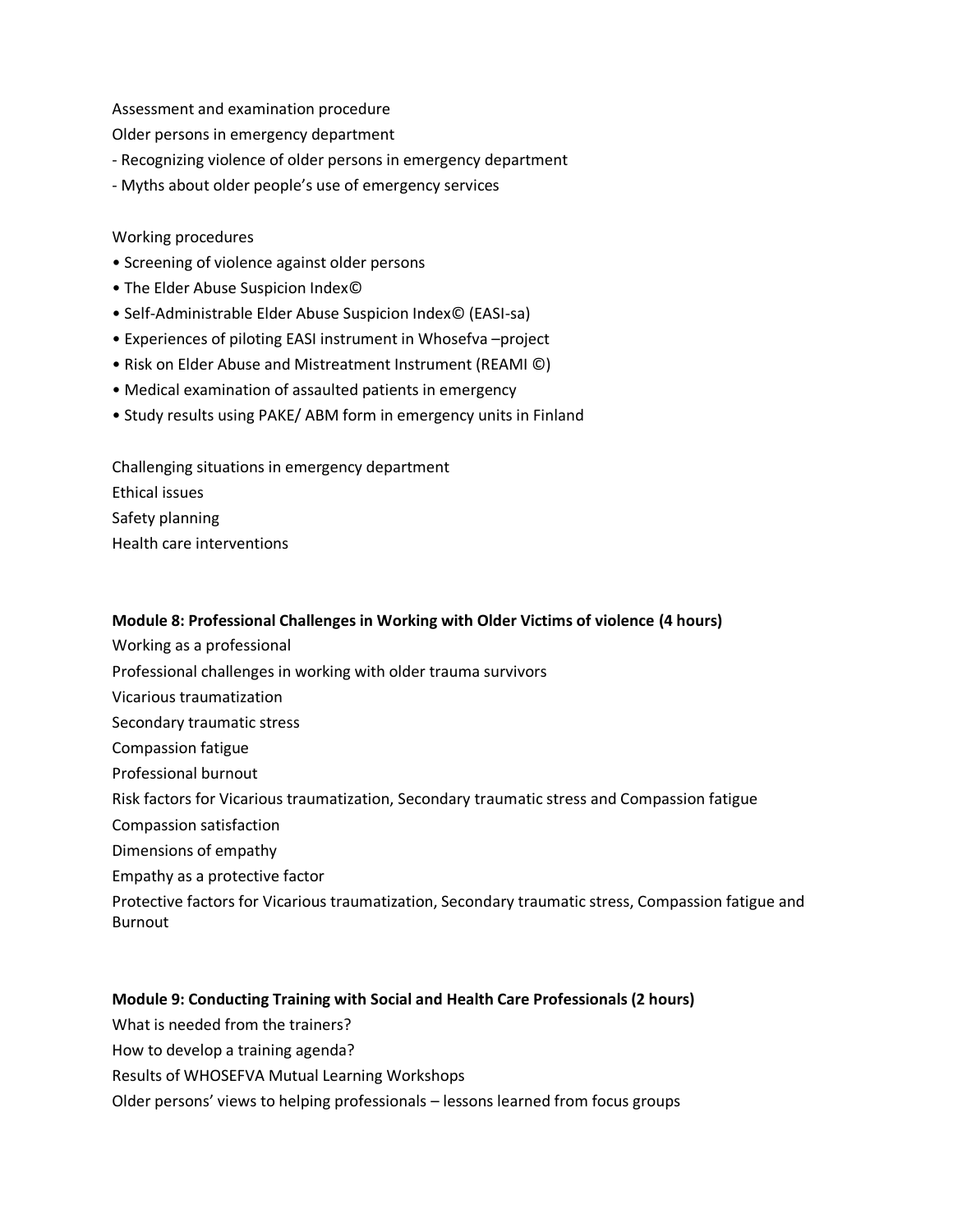# **Appendix 1: Medical examination of assaulted patients in emergencies in Finland**

# **Appendix 2: Good practices on Multi-Agency working**

# **Appendix 3: International Instruments Regarding Abuse of Older Women**

Universal Declaration of Human Rights

United Nations Principles for Older Persons

Charter of Fundamental Rights of the European Union

Madrid International Plan of Action on Ageing (MIPAA)

Recommendation CM/Rec(2014)2

Women's rights perspective to violence against older persons

- Convention on the Elimination of All Forms of Discrimination against Women
- United Nations Fourth World Conference on Women
- Istanbul Convention

The Open-ended Working Group on Ageing – towards the convention of the rights of older persons